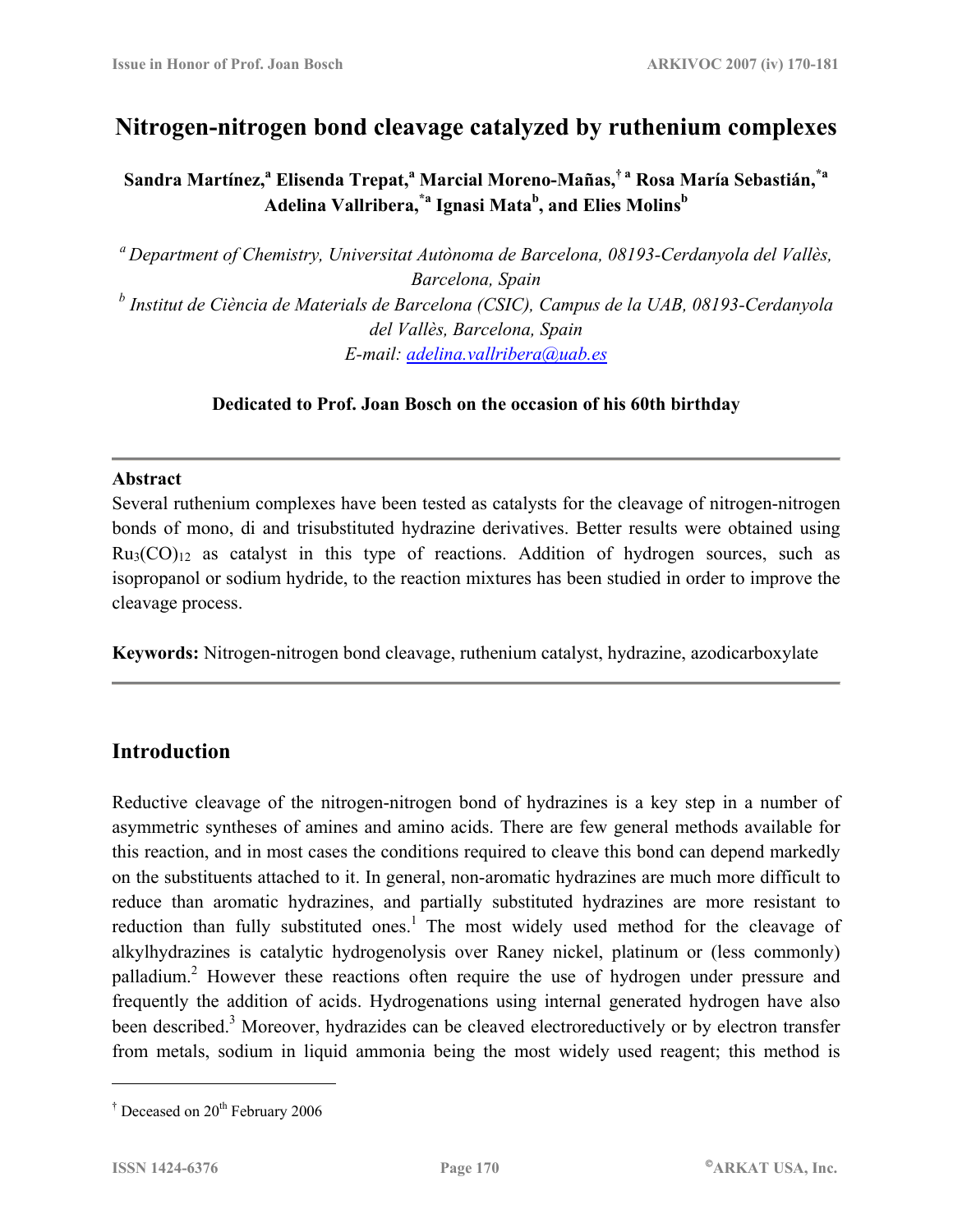mainly used with cyclic hydrazides where reaction is facilitated by relief of ring strain.<sup>4</sup> Diborane has occasionally been used, however it also reduces the carbonyl groups.<sup>5</sup> SmI<sub>2</sub> has been described as a good reducing agent for the cleavage of nitrogen-nitrogen bond of arylhydrazines<sup>6</sup> and several polynuclear complexes of tungsten and ruthenium have shown the ability to cleave these type of bonds, but only when using  $RuMo<sub>3</sub>S<sub>4</sub>$  clusters<sup>7e</sup> the process being catalytic. However, no general synthetic methodology has been published until now, to the best of our knowledge.<sup>7</sup>

 Therefore, although several methods to cleave nitrogen-nitrogen bonds are described in the literature, a small number of them do not use molecular hydrogen. Unexpected results obtained in our group started the work presented in this paper. It was known in the literature that conjugate additions of β-dicarbonyl compounds to several unsaturated derivatives could be performed through catalysis of ruthenium(II) species. When the reaction of 2-ethyl-1,3-diphenyl-1,3-propanedione **1** with diethyl azodicarboxylate **2** in the presence of tris(triphenylphosphane)ruthenium(II) chloride<sup>8</sup> was carried out, the corresponding dialkylated β-dicarbonyl compound **3** was obtained in good yield (83%) (Scheme 1). However, when the same reaction was catalyzed by tetrakis(triphenylphosphane)ruthenium(II) hydride,<sup>9</sup> unexpected compounds were isolated.10 The formation of **4** and **5** must involve the cleavage of the N-N bond. Initially, phosphane was proposed to be responsible for the N-N activation. However, phosphane has also been used by some of us as catalyst of these conjugate additions reactions, and only a small amount of compounds 4 and 5 were detected.<sup>11</sup> These results prompted us to test the tetrakis(triphenylphosphane)ruthenium(II) hydride and other commercial ruthenium based complexes as catalysts for the cleavage of N-N bonds of simple hydrazines and azodicarboxylate derivates In fact, several non-hydrogenolitic methods described in the literature did not work with compounds of type  $3$ , or similar monoalkylated species.<sup>4,6</sup>



**Scheme 1.** Conjugate additions of β-dicarbonyl compound to diethyl azodicarboxylate catalyzed by ruthenium(II) species. $10$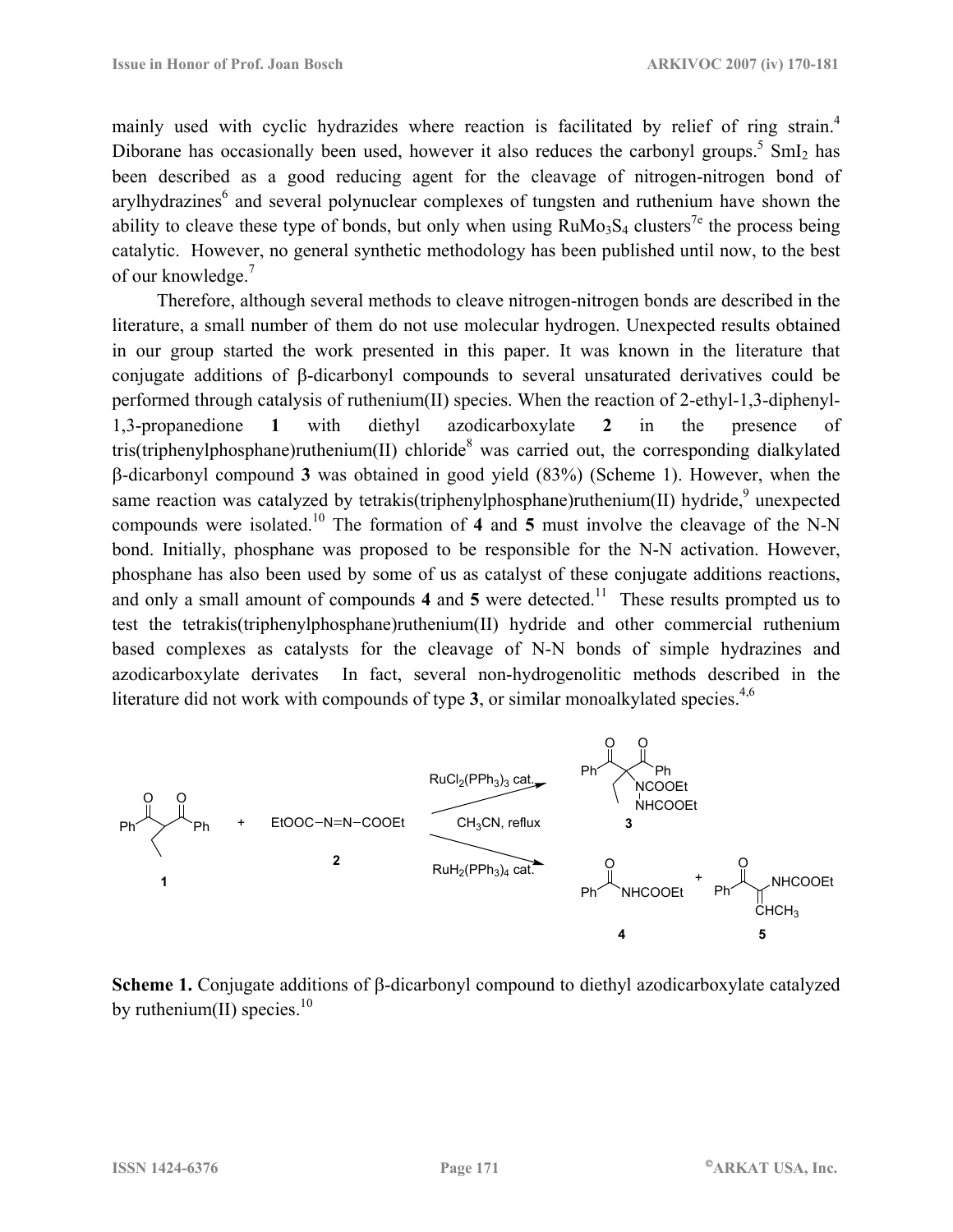### **Results and Discussion**

Six commercially available mono and disubstituted hydrazines have been chosen in order to test different ruthenium catalyst's activity in the cleavage process of nitrogen-nitrogen bonds (Scheme 2 and Table 1). Three different ruthenium complexes were selected, the previously mentioned RuH<sub>2</sub>(PPh<sub>3</sub>)<sub>4</sub>,  $[Ru(AcO)CO)_2]_x$  and  $Ru_3(CO)_{12}$ , containing metal atoms in three different oxidation states, 2, 1 and 0 respectively. We thought that low valence ruthenium complexes should be also a good option because of their low redox potential and higher affinity towards heteroatom compounds.<sup>12</sup>



**Scheme 2.** Cleavage of N-N bonds of aryl hydrazines catalyzed by ruthenium. See experimental conditions in Table 1.

 First studies were carried out with 1,2-diphenylhydrazine **6a** in the presence of the three catalysts. Cleavage of the nitrogen-nitrogen bond was observed in moderate yields when **6a** was treated with 6% molar of  $Ru_3(CO)_{12}$  or  $[Ru(AcO)CO)_2]_x$  in refluxing acetonitrile under inert atmosphere (Entries 1 and 2 respectively). In both cases azobenzene **8a**, coming from an oxidizing process, was also isolated. Curiously enough,  $RuH<sub>2</sub>(PPh<sub>3</sub>)<sub>4</sub>$  was not a good catalyst for this transformation, and starting material was recovered after 24 hours (Entry 3). This result was initially quite surprising for us, taking into account our previously mentioned results (Scheme 1)10. However quite recent results in the literature indicate that hydrogenolysis of **6a** can be only achieved using  $RuH<sub>2</sub>(PPh<sub>3</sub>)<sub>4</sub>$  under high hydrogen pressures.<sup>13</sup> On the other hand pretty good results have been obtained in this work with commercially available  $Ru_3(CO)_{12}$ . A blank experiment (without catalyst) was also made with **6a**, recovering only starting material contamined by **8a**. In order to achieve easier purification processes of the prepared anilines, reaction mixtures were treated in all cases with acetic anhydride in order to isolate the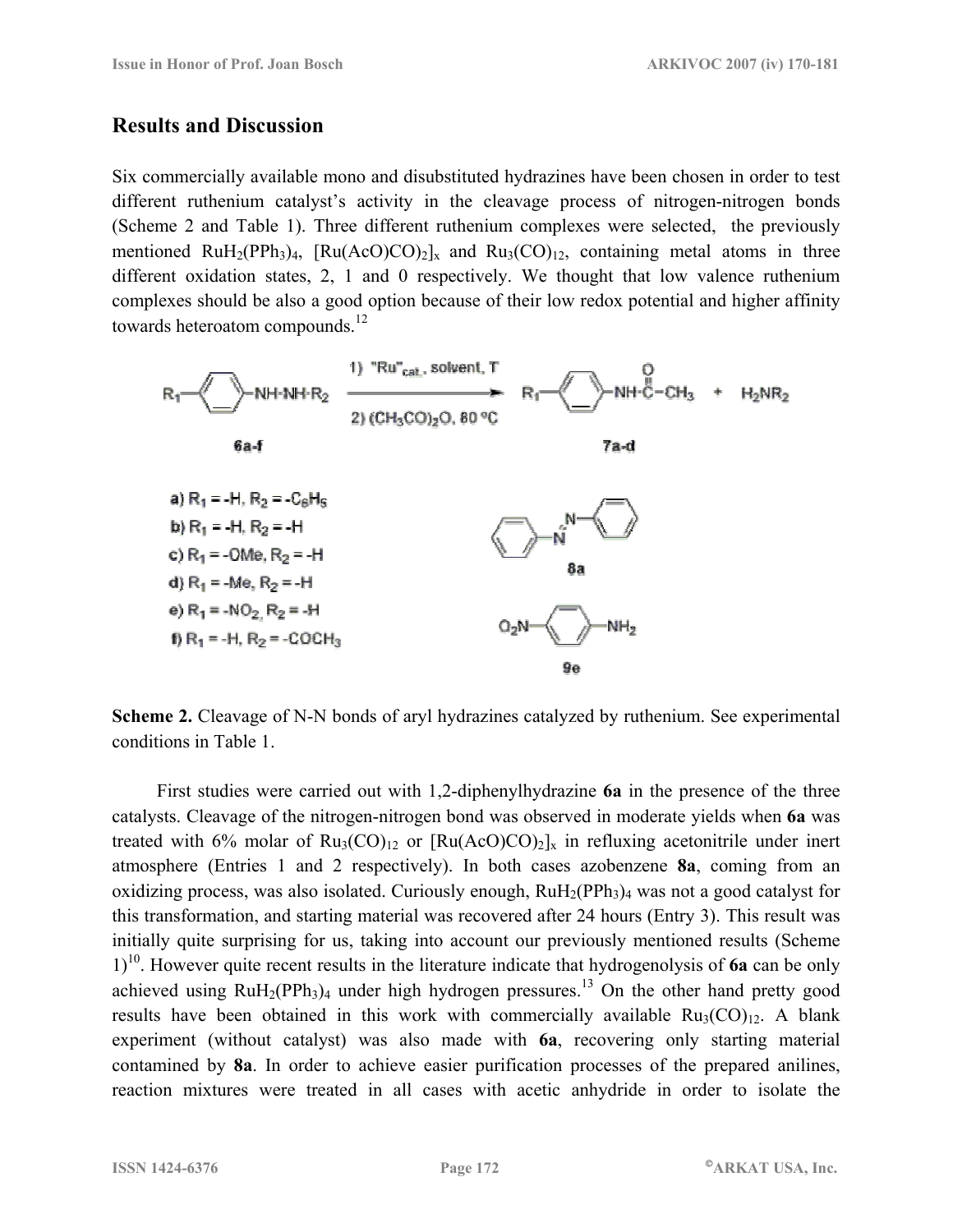corresponding *N*-acetylated anilines (Scheme 2).

 Both active catalysts were also tested over phenylhydrazine, **6b**, in the same reaction conditions (Entries 8 and 9); in this case better results were obtained using  $Ru_3(CO)_{12}$  as catalyst, being *N*-phenylacetamide isolated in 51% yield. Three *p*-substituted phenyl hydrazines **6c-e** were also chosen as substrates. *p*-Methoxyphenylhydrazine **6c** and 1-*p*-tolylhydrazine **6d** gave the corresponding *N*-acetylated anilines in moderate yields using also  $Ru<sub>3</sub>(CO)<sub>12</sub>$  as catalyst (Entries 11 and 13). The other product from these N-N bond scission reactions is volatile ammonia. However, under the same experimental conditions, **6e** containing and electron withdrawing group  $(-NO_2)$  in the *para* position of the aromatic ring, gave complex reaction mixtures, the corresponding *N*-acetylated aniline being isolated in poor yield (Entry 15). Moreover, the stability of **6e** was tested in the selected experimental conditions without the catalyst and pure starting material being recovered. Poor results were obtained when the reduction of **6e** was carried out with  $\left[\text{Ru(AcO)CO}\right)_2\right]_x$  (Entry 16). *N*-acetylphenylhydrazine 6f did not react (Entry 17).

 After these preliminary results we decided to continue our tests with the most active and versatile catalyst,  $Ru_3(CO)_{12}$  in order to extend the method. The studied cleavage of nitrogennitrogen bond involves a redox process, where nitrogen atoms of hydrazine groups are reduced to amino groups. In order to improve the previously presented results, we considered the possibility to use different hydrogen sources as for example isopropanol. As in the Meerwein-Ponndorf-Verley reduction, isopropanol can act as hydrogen donor in the presence of ruthenium, a redox process such as that represented in Scheme 3 being envisaged. The process involves metal hydride intermediates instead of a direct transfer of hydride.<sup>12,14</sup> A similar strategy has been used for the direct cleavage and conversion of N-N bonds to *N*-(*tert*-butyloxy)carbamates, reactions being carried out in the presence of a safe hydride source, polymethylhydrosiloxane, and catalytic amounts of Pd-C.<sup>15</sup> In general, details of this mechanism are not clear and depend on the ruthenium complex, ligands and the hydrogen donor.

 Futhermore, better results for the cleavage of nitrogen-nitrogen bonds were obtained when hydrazines **6a-d** were treated with  $Ru_3(CO)_{12}$  in a isopropanol: acetonitrile (1:2) mixture (Entry 4) or using pure isopropyl alcohol as solvent (Entries 5, 10, 12, 14). Once more, oxidation compound **8a** was isolated when the reaction was performed with **6a**. Reaction times increased when isopropanol was used as solvent with **6b-d**. *N*,*N*-diacetylated amines were also isolated with **6b** and **6d** as the starting materials (Entries 10 and 14). This diacetylation could be avoided performing the protecting reaction at room temperature (Entry 12).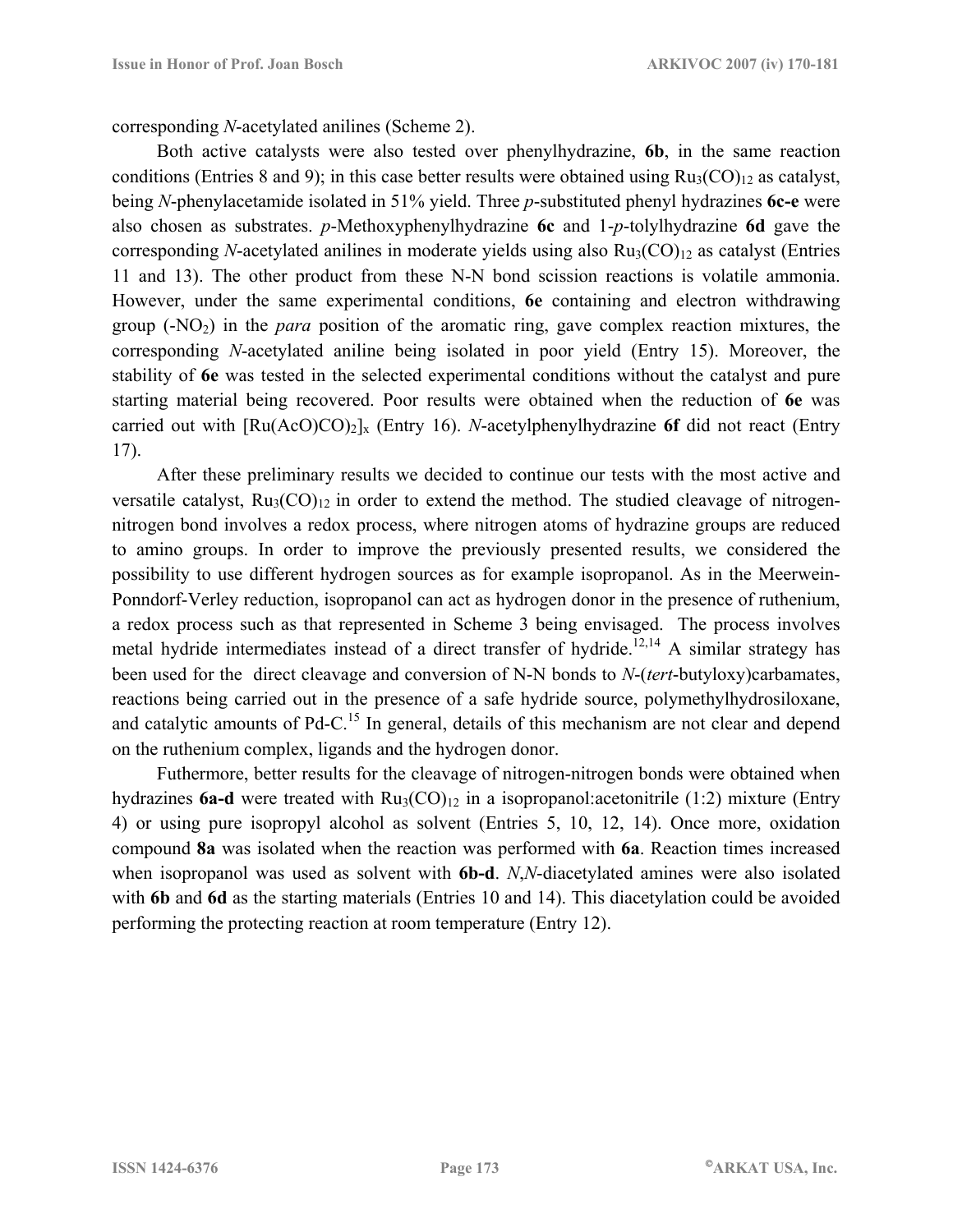| Entry          | Substrate               | Catalyst $(6\% M)$                                  | Experimental      | Reaction | Products (yield %)     |
|----------------|-------------------------|-----------------------------------------------------|-------------------|----------|------------------------|
|                |                         |                                                     | conditions        | time(h)  |                        |
| $\mathbf{1}$   | <b>6a</b>               | Ru <sub>3</sub> (CO) <sub>12</sub>                  | $\lceil a \rceil$ | 24       | 7a (35) [h] + 8a (50)  |
| $\overline{2}$ | 6a                      | $[Ru(AcO)(CO)2]_{x}$                                | [a]               | 24       | $7a(34)$ [h] + 8a (40) |
| $\overline{3}$ | 6a                      | $RuH2(PPh3)4$                                       | [a]               | 24       | No reaction [i]        |
| $\overline{4}$ | 6a                      | Ru <sub>3</sub> (CO) <sub>12</sub>                  | [b]               | 24       | 7a (40) [h] + $8a(33)$ |
| 5              | 6a                      | Ru <sub>3</sub> (CO) <sub>12</sub>                  | [c]               | 24       | $7a(48)$ [h] + 8a (30) |
| 6              | 6a                      | Ru <sub>3</sub> (CO) <sub>12</sub>                  | [d]               | 18       | $7a(31)$ [h] + 8a (19) |
| $\overline{7}$ | 6a                      | Ru <sub>3</sub> (CO) <sub>12</sub>                  | [e]               | 24       | $7a(26)$ [h] + 8a (10) |
| 8              | 6b                      | Ru <sub>3</sub> (CO) <sub>12</sub>                  | [a]               | 24       | 7b(51)                 |
| 9              | 6b                      | $\left[\text{Ru}(A\text{c}O)(\text{CO})_2\right]_x$ | [a]               | 24       | 7b(20)                 |
| 10             | 6 <sub>b</sub>          | Ru <sub>3</sub> (CO) <sub>12</sub>                  | [c]               | 44       | <b>7b</b> $(12)$ [j]   |
| 11             | 6c                      | $Ru_3(CO)_{12}$                                     | [a]               | 24       | 7c(30)                 |
| 12             | 6c                      | Ru <sub>3</sub> (CO) <sub>12</sub>                  | [c]               | 48       | 7c(50)                 |
| 13             | <b>6d</b>               | Ru <sub>3</sub> (CO) <sub>12</sub>                  | $\lceil a \rceil$ | 24       | 7d(33)                 |
| 14             | <b>6d</b>               | Ru <sub>3</sub> (CO) <sub>12</sub>                  | [c]               | 42       | 7d(33) [k]             |
| 15             | 6e                      | Ru <sub>3</sub> (CO) <sub>12</sub>                  | [a]               | 24       | 9e(17)                 |
| 16             | 6e                      | $[Ru(AcO)(CO)2]_{x}$                                | [a]               | 24       | Complex mixture        |
| 17             | 6f                      | Ru <sub>3</sub> (CO) <sub>12</sub>                  | [a]               | 24       | No reaction [i]        |
| 18             | 10a                     | Ru <sub>3</sub> (CO) <sub>12</sub>                  | [f]               | 72       | 11a $(31)$             |
| 19             | 10a                     | $RuH2(PPh3)4$                                       | $[f]$             | 72       | 11a $(10)$             |
| 20             | 10a                     | Ru <sub>3</sub> (CO) <sub>12</sub>                  | [b]               | 240      | 11a $(10)$             |
| 21             | 10a                     | Ru <sub>3</sub> (CO) <sub>12</sub>                  | [g]               | 72       | 11a $(24)$             |
| 22             | 10 <sub>b</sub>         | $Ru_3(CO)_{12}$                                     | [f]               | 72       | 11 $\mathbf{b}$ (37)   |
| 23             | 10 <sub>b</sub>         | Ru <sub>3</sub> (CO) <sub>12</sub>                  | [g]               | 72       | 11 $b(10)$             |
| 24             | $\overline{\mathbf{3}}$ | Ru <sub>3</sub> (CO) <sub>12</sub>                  | [f]               | 72       | No reaction [i]        |
| 25             | 12                      | Ru <sub>3</sub> (CO) <sub>12</sub>                  | $[f]$             | 72       | No reaction [i]        |

**Table 1.** Results of the cleavage of N-N bonds promoted by ruthenium complexes (Scheme 2 and Scheme 4)

[a] CH<sub>3</sub>CN at reflux. [b] *i*-PrOH:CH<sub>3</sub>CN (1:2) at reflux. [c] *i*-PrOH at reflux. [d] NaH, *i*-PrOH:CH<sub>3</sub>CN (1:2) at reflux. [e] HCOOH/Et<sub>3</sub>N, CH<sub>3</sub>CN at reflux. [f] CH<sub>3</sub>CN at 120 °C in a closed reactor. [g] *i*-PrOH:CH3CN (1:2) at 120ºC in a closed reactor. [h] Yield calculated considering the stoichiometry of the reaction **6a**:**7a** (1:2). [i] Starting material recovered. [j] Diacetylated aniline was also isolated in 28% yield. [k] Diacetylated *p*-toluidine was also isolated in 28% yield.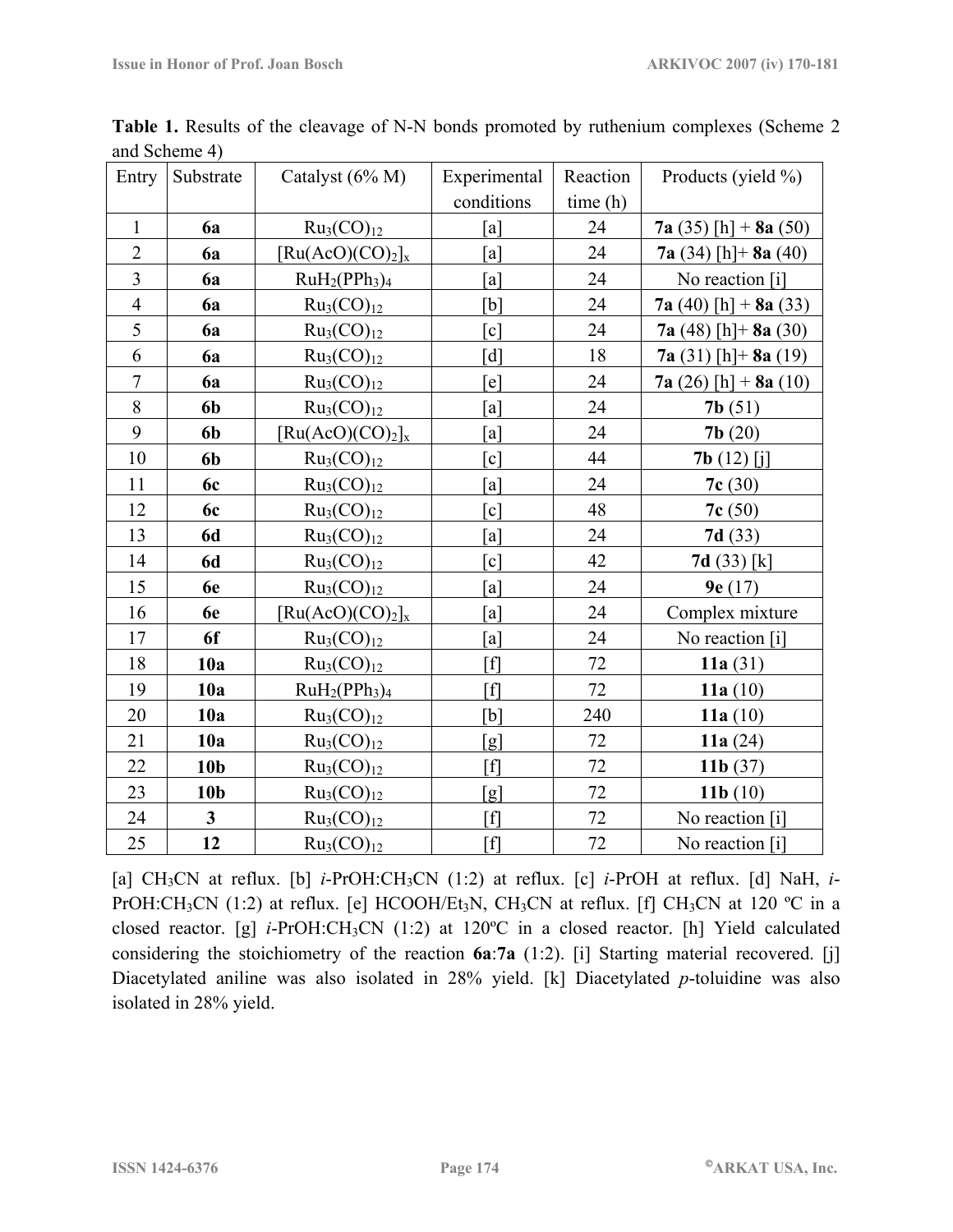

**Scheme 3.** Redox process of cleavage nitrogen-nitrogen bond in the presence of isopropanol catalyzed by ruthenium. $^{12}$ 

 Addition of sodium hydride to the mixtures of isopropanol/acetonitrile in the presence of **6a** did not improve the yield of the cleavage products (compare Entry 6 with Entries 4 and 5).

 Formic acid in basic media in the presence of ruthenium species can also act as a hydride donor.12,16 However, when **6a** was treated with formic acid and triethylamine in the presence of catalytic amounts of  $Ru_3(CO)_{12}$  in refluxing acetonitrile, *N*-phenylacetamide was obtained in a modest 26% yield (Entry 7), similar result to that obtained in the reaction performed in acetonitrile without the presence of any hydrogen donor. It is interesting to note that the formation of compound **8a** was remarkably reduced. Similar behavior was observed in the experiment performed with sodium hydride (Entry 6). In both cases these results were expected because the reactions were carried out in reducing media.

As a conclusion, we recommend the use of  $Ru_3(CO)_{12}$  as catalyst in the presence of isopropyl alcohol as solvent for the cleavage of nitrogen-nitrogen bond of aryl hydrazines.

 As mentioned in the introduction, our research group was interested in azodicarboxylate derivatives of β-dicarbonyl compounds.17 These compounds can be easily achieved by Michael addition reactions.<sup>10,18</sup> The cleavage of nitrogen-nitrogen bonds of the alkylhydrazino groups would be a good method to introduce amino functions in the intercarbonylic position (electrophilic amination).<sup>19</sup> If starting materials are β-ketoesters, this cleavage process would allow to achieve  $\alpha$ -aminoacid derivatives. For that purpose we prepared compounds **10a,b**<sup>20</sup> (Scheme 4) and they were treated with a catalytic amount of  $Ru_3(CO)_{12}$  in refluxing acetonitrile. Under these conditions no reaction was observed, however, under more drastic conditions, heating at 120 °C in a closed reactor for three days, cleavage of the nitrogen-nitrogen bond was achieved. An unusual rearrangement had occurred during the reaction process, compounds **11a,b**, containing two carbamate groups on the intercarbonylic position being isolated in moderate yields (Scheme 4, Entries 18 and 22, Table 1). Neither the use of  $RuH<sub>2</sub>(PPh<sub>3</sub>)<sub>4</sub>$  (Entry 19) nor the presence of isopropanol as hydrogen donor in the reaction mixture (Entries 20, 21 and 23) improved the cleavage process. Experiments performed using only isopropanol as solvent showed longer reaction times.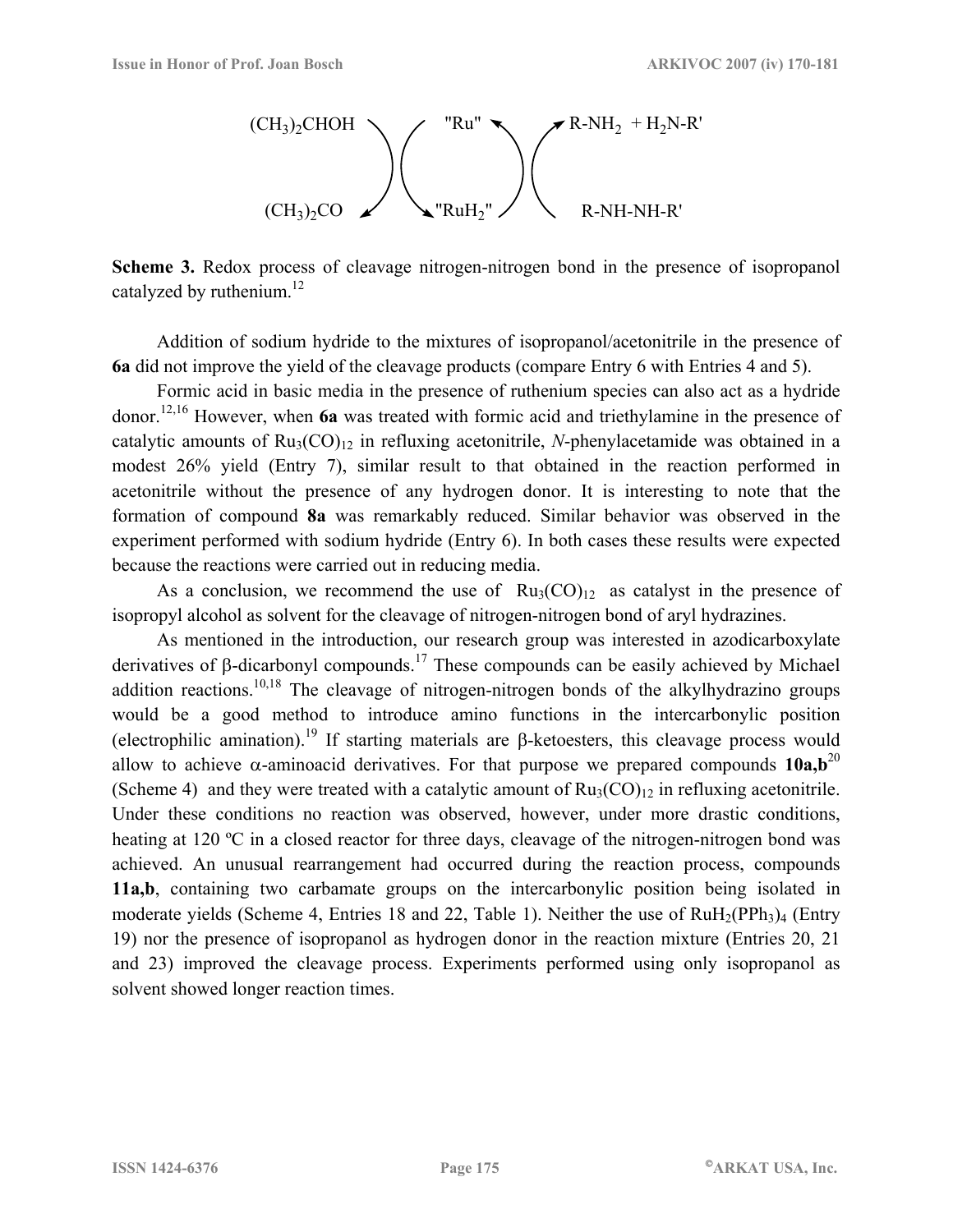

**Figure 1.** Perspective view of molecule **11a** with the crystallographic atom numbering: atoms are represented as their thermal vibration ellipsoids.

 Good quality crystals of compound **11a** could be obtained and its structure was determined by X-Ray Diffraction (Figure 1). For crystal data and structure refinement see experimental part (Table 2).

 Further experiments were carried out with dialkylated β-dicarbonyl compounds **3**10 and **12**21 (Schemes 1 and 2 respectively), but no reaction was observed and starting materials were recovered (Entries 24 and 25). So, the presence of the intercarbonylic proton seems to be essential for these cleavages. Likewise the role of the ruthenium catalyst is also essential; starting materials were recovered in a blank experiment. Although the details are not clear, the advantage of using a ruthenium cluster  $(Ru_3(CO)_{12})$  is the capability for multistep coordination of the substrate. Formation of compounds **11a,b** involve cleavage of the N-N bond and activation of an alkane C-H bond. Suzuki et al. have previously described that ruthenium polyhydride clusters act as activators of both N-N and C-H bonds.<sup>7d, 22</sup>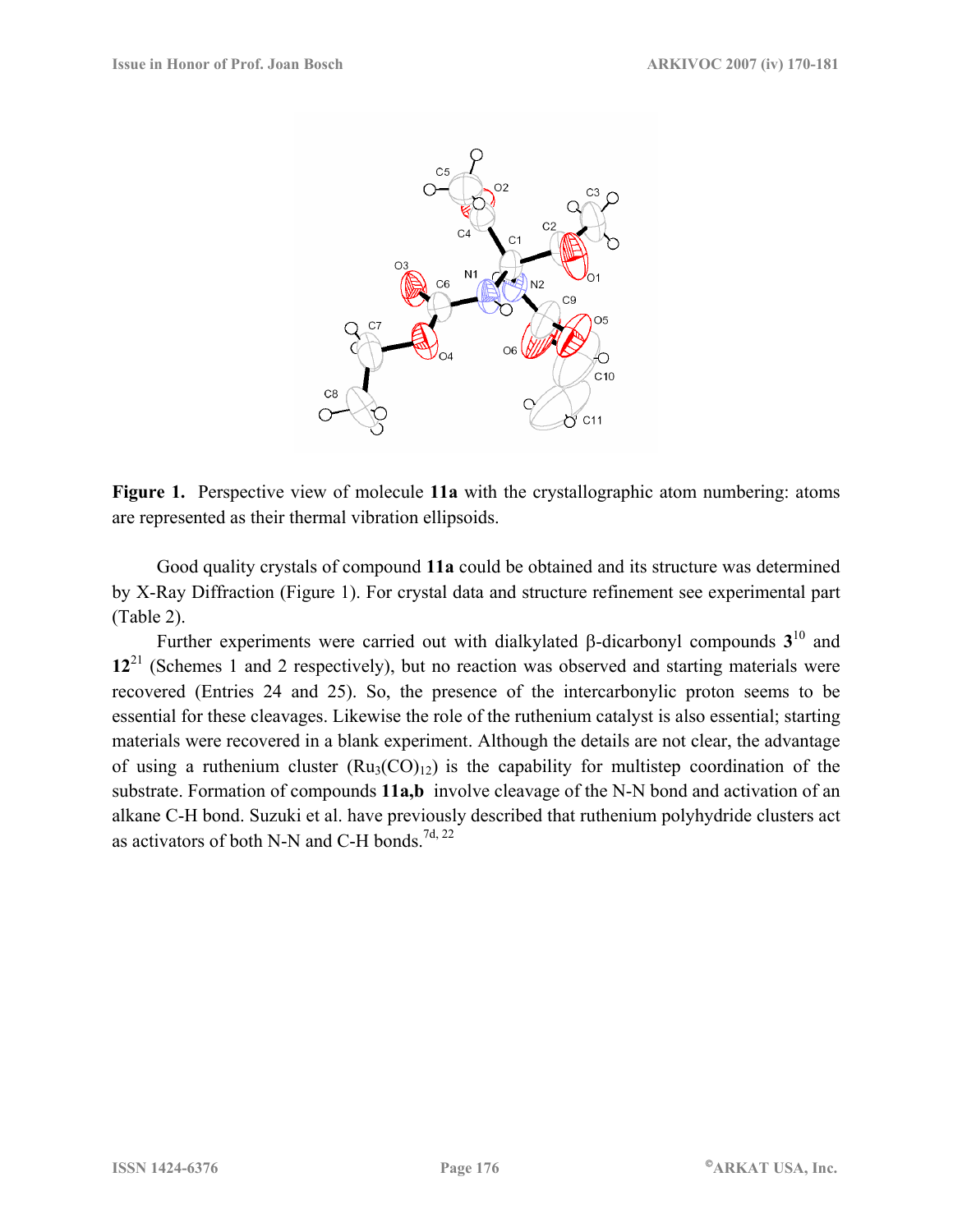

**Scheme 4.** Cleavage of N-N bonds of *N*,*N'*-bis(ethoxycarbonyl)hydrazino derivatives catalysed by ruthenium. See experimental conditions in Table 1.

 In summary, several experiments have been carried out in order to establish new experimental conditions for the cleavage of nitrogen-nitrogen bonds. The use of  $Ru_3(CO)_{12}$  in the presence of isopropyl alcohol as solvent constitutes a new method to break N-N bonds of arylhydrazines, although reaction yields are moderate. No good results were obtained for electron poor aryl hydrazines. Addition of other hydride donor compounds to reaction mixtures, such as sodium hydride or formic acid, did not improve the conversions, but reduce the formation of oxidation products such as azobenzene. Cleavage of the N-N bond of trisubstituted electron poor *N*,*N'*-bis(ethoxycarbonyl)hydrazino group linked to an intercarbonylic position by a N atom could also be cleavaged using  $Ru_3(CO)_{12}$  but higher temperatures and longer reactions times were required, compared with aryl hydrazines. The presence of isopropanol did not improve the results with these types of compounds.

#### **Experimental Section**

#### **X-ray Crystallographic Study**

A summary of the crystal data and data collection parameters for compound **11a** is given in Table 2. A crystal of approximate dimensions of  $0.77x0.43x0.25$  mm<sup>3</sup> was mounted on an Enraf-Nonius CAD4 diffractometer equipped with a graphite monochromator. Using MoKα radiation and the ω-2θ scan mode, 3704 independent reflections were collected. The structure was solved by direct methods (SHELXS-86) and refined by full-matrix least-squares (SHELXL-93). C-13 atom presents two equally populated disordered positions (only one is shown in the ORTEP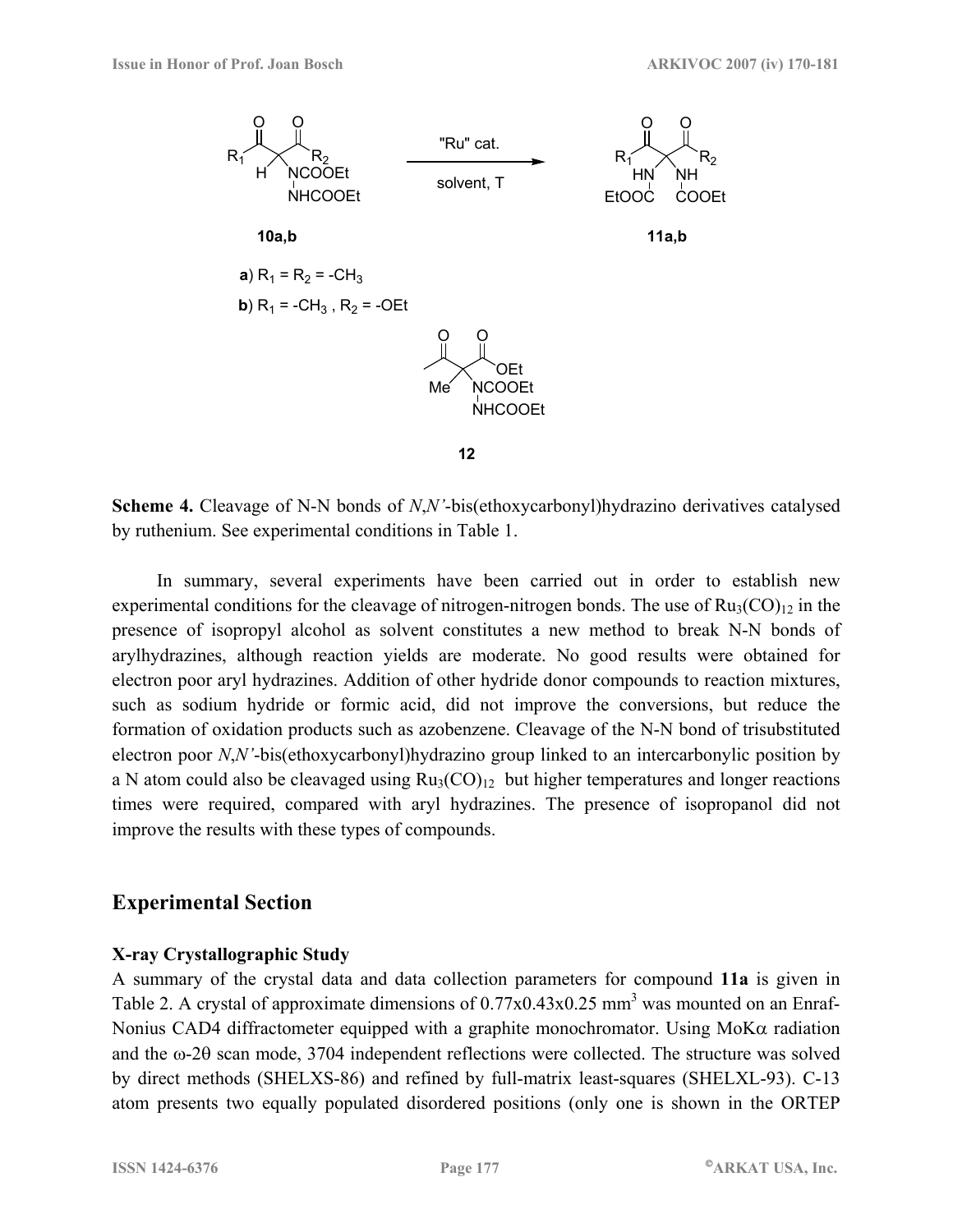drawing). Ethoxy groups exhibit large thermal vibration and the terminal C8 and C11 atoms even present disordered positions (only the more occupied sites are shown in the ORTEP drawing). Hydrogen atoms were introduced in calculated positions and refined riding on their parent atoms. Thermal vibration for non H-atoms was assumed to be anisotropic. Crystal packing is dominated by hydrogen bonds along the b axis (N2-H2...O4),  $d(N2...O4) = 3.124$  A).

| Empirical formula    | $C_{11}H_{19}N_2O_6$              | F(000)                                         | 584                                    |
|----------------------|-----------------------------------|------------------------------------------------|----------------------------------------|
| Formula weight       | 273.29                            | Standard<br>intensity                          | 0.9%                                   |
|                      |                                   | decay                                          |                                        |
| Temperature          | 293(2) K                          |                                                | PSI scan absorption Max: 0.9764, min = |
|                      |                                   | correction                                     | 0.8776                                 |
| Wavelength           | $0.71073 \text{ Å}$               | Theta range for data $\vert 2.50$ to 28.44 deg |                                        |
|                      |                                   | collection                                     |                                        |
| Crystal system       | Monoclinic                        | Index ranges                                   | $0 \le h \le 19$ ,                     |
|                      |                                   |                                                | $7 < = k < 0$ ,                        |
|                      |                                   |                                                | $22 \le l \le 21$                      |
| Space group          | P2 <sub>1</sub> /c                | Reflections collected                          | 3704                                   |
| Unit cell dimensions | $a = 14.835(3)$ Å                 | Independent                                    | $\left[ R(int) \right]$<br>3575        |
|                      | $b = 5.870(3)$ Å                  | reflections                                    | $0.0128$ ]                             |
|                      | $c=16.880(4)$                     |                                                |                                        |
|                      | $\beta$ = 104.86 (2) <sup>o</sup> |                                                |                                        |
| Volume               | $1420.8(8)$ Å <sup>3</sup>        | Refinement method                              | Full-matrix<br>least-                  |
|                      |                                   |                                                | squares on $F^2$                       |
| Z                    | $\overline{4}$                    | Data / parameters                              | 3575 / 9/194                           |
| Density (calculated) | 1.278 $Mg/m^3$                    | Goodness-of-fit                                | on $1.144$                             |
|                      |                                   | $F^2$                                          |                                        |
| Absorption           | $0.101$ mm <sup>-1</sup>          | Final<br>$\mathbf{R}$                          | indices $ R1 = 0.0860$ , wR2           |
| coefficient          |                                   | $[I<2\sigma(I)]$                               | $= 0.2755$                             |
|                      |                                   |                                                |                                        |
|                      |                                   | R indices (all data)                           | $R1 = 0.1597$ , wR2 =                  |
|                      |                                   |                                                | 0.3292                                 |
|                      |                                   | Largest diff. Peak                             | 0.734 and $-0.483$ e.                  |
|                      |                                   | and hole                                       | $\AA^{-3}$                             |

**Table 2.** Crystal data and structure refinement for **11a** (deposition number at the Cambridge Crystallographic Data Center 616280)

**General Procedures.** Melting points were determined with a Kofler apparatus and are uncorrected. IR spectra were recorded with an FT-IR spectrophotometer using a single-reflection ATR system as a sampling accessory. NMR spectra were recorded with a Brucker-Analytik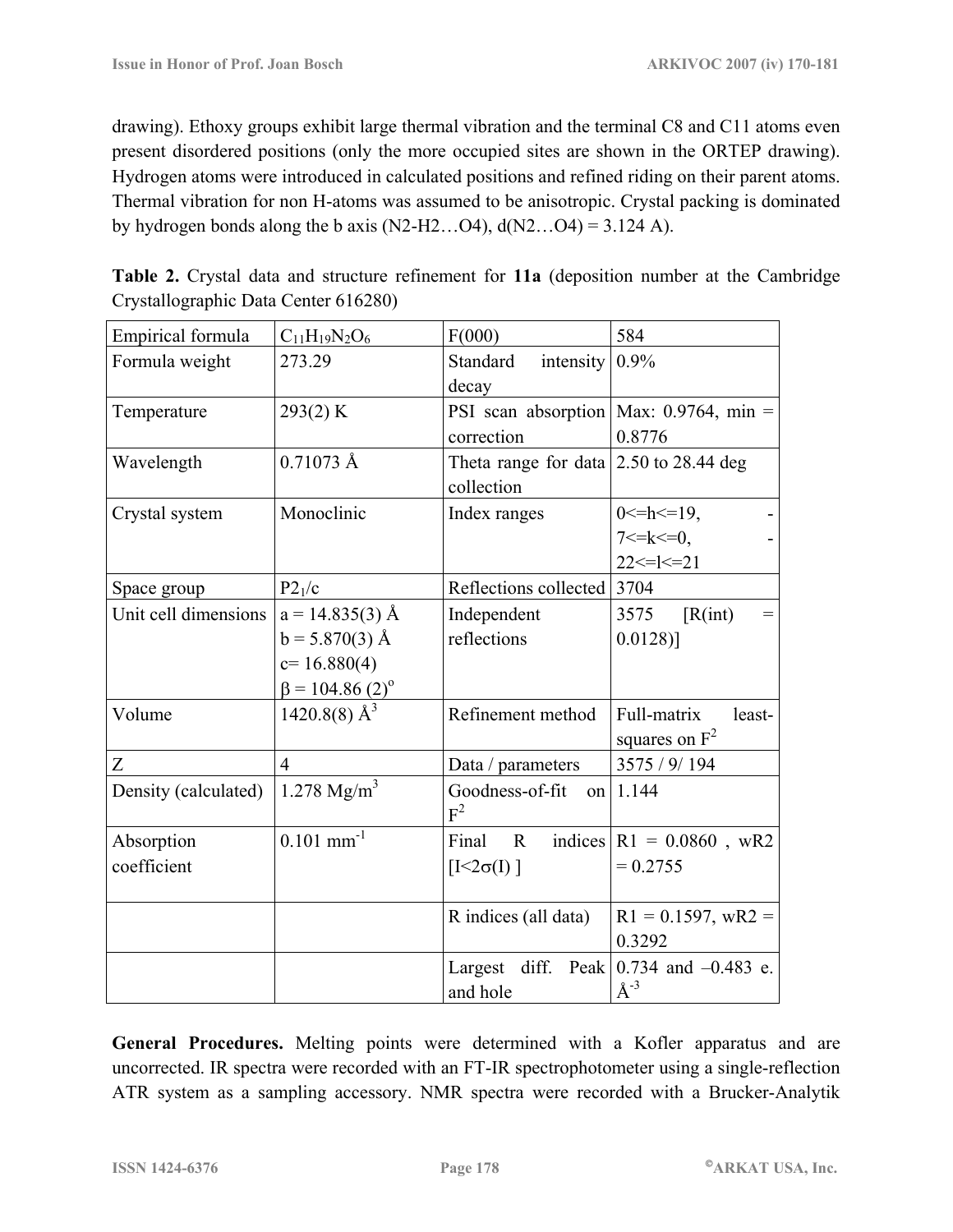AC250. <sup>1</sup>H NMR (250 MHz) chemical shifts are reported relative to CHCl<sub>3</sub> at  $\delta$  = 7.28 and tetramethylsilane at  $\delta = 0.00$ . <sup>13</sup>C NMR (62.5 MHz) are reported relative to CHCl<sub>3</sub> at  $\delta = 77.0$ and tetramethylsilane at  $\delta = 0.0$ . MS spectra were recorded on a Hewlett-Packard 5989 A and determined at an ionizing voltage of 70 eV or chemical ionization with NH<sub>3</sub> molecules; relevant data are listed as  $m/z$  (%). Mass spectra were determined at "Servei d'Anàlisi Química de la Universitat Autònoma de Barcelona".  $Ru_3(CO)_{12}$  and  $[Ru(AcO)(CO)_2]_x$  are commercially available, and  $RuH_2(PPh_3)_4$  was prepared following a described method.<sup>9</sup> Compounds 6a-f are commercially available as hydrazines or their corresponding chlorhydrates. Compounds **3**, 10 **10a**, <sup>20</sup> **10b**20 and **12**21 have been synthesized as previously described in the literature. Compounds  $7a-b$ ,<sup>23</sup>  $7c$ , <sup>24</sup>  $7d$ , <sup>25</sup>  $9e^{26}$  and  $11b^{27}$  as well as the diacetylated compounds<sup>28</sup> mentioned in Table 1 have been previously characterized. All procedures were carried out under inert atmosphere using anhydrous standard purified solvents. Standard flash chromatography procedures were followed using 230-400 mesh silica gel.

**Reaction of Ru3(CO)12 with 1,2-diphenylhydrazine 6a (Entry 1).** 1,2-Diphenylhydrazine **6a**   $(0.20 \text{ g}, 1.08 \text{ mmol})$  and  $Ru_3(CO)_{12}$   $(0.047 \text{ g}, 0.07 \text{ mmol}, 6\% \text{ M})$  were disolved in anhydrous acetonitrile (0.37 mL). The mixture was refluxed for 24 hours, then acetic anhydride (0.35 mL, 3.72 mmol) was added, and the solution was heated for 4 hours more at 80 ºC. Then solvent was evaporated, and the black oily residue was chromatographed through silica gel using AcOEt/Hexanes of increasing polarity as eluent. *N*-phenylacetamide **7a** (0.11 g, 35% yield) and azobenzene **8a** (0.10 g , 50% yield) were isolated.

**Reaction of Ru<sub>3</sub>(CO)<sub>12</sub> with 1,2-diphenylhydrazine (Entry 7).** Sodium hydride (0.03 g, 1.30) mmol) were introduced in isopropanol (1.6 mL), then  $6a$  (0.49 g, 2.66 mmol) and  $Ru<sub>3</sub>(CO)<sub>12</sub>$ (0.11 g, 0.17 mmol) were added and the mixture was refluxed for 18 hours. The solvent was destillated and acetic anhydride (0.90 mL, 9.57 mmol) was added to the residue, and then the mixture was refluxed for 4 hours. After evaporation of the mixture, the residue was chromatographed through silica gel using AcOEt/Hexanes of increasing polarity as eluent. *N*phenylacetamide **7a** (0.22 g , 31% yield) and azobenzene **8a** (0.09 g , 19% yield) were isolated.

**Reaction of Ru3(CO)12 with 3-[***N***,***N'***-bis(ethoxycarbonyl)hydrazino]pentane-2,4-dione 10a (Entry 21). 10a** (1.00 g, 3.65 mmol) and of  $Ru_3(CO)_{12}$  (0.14 g, 0.22 mmol, 6% M) were dissolved in a mixture of anhydrous isopropanol (0.84 mL, 10.97 mmol) and anhydrous acetonitrile (1.50 mL), then the solution was heated at 120ºC in a closed reactor for 72 hours. After evaporation of the solvents, the residue was chromatographed through silica gel using AcOEt/Hexanes of increasing polarity as eluent affording **11a** (0.24 g, 24% yield). Mp: 126-127 <sup>o</sup>C. IR (ATR): 3406, 3361, 2991, 2985, 2965, 1720, 1489, 1252 cm<sup>-1</sup>. <sup>1</sup>H-NMR δ (ppm): 1.27 (t, *J* = 7.2 Hz, 6H), 2.14 (s, 6H), 4.14 (q, *J* = 7.2 Hz, 4H), 6.92 (broad band, 2H, NH). 13C-NMR δ (ppm): 14.3, 22.9, 61.6, 80.8, 154.7, 197.0. EIMS  $(m/z)$ : 292 (M + NH<sub>4</sub>)<sup>+</sup>, 275 (M + 1)<sup>+</sup>. X-ray diffraction confirmed the structure.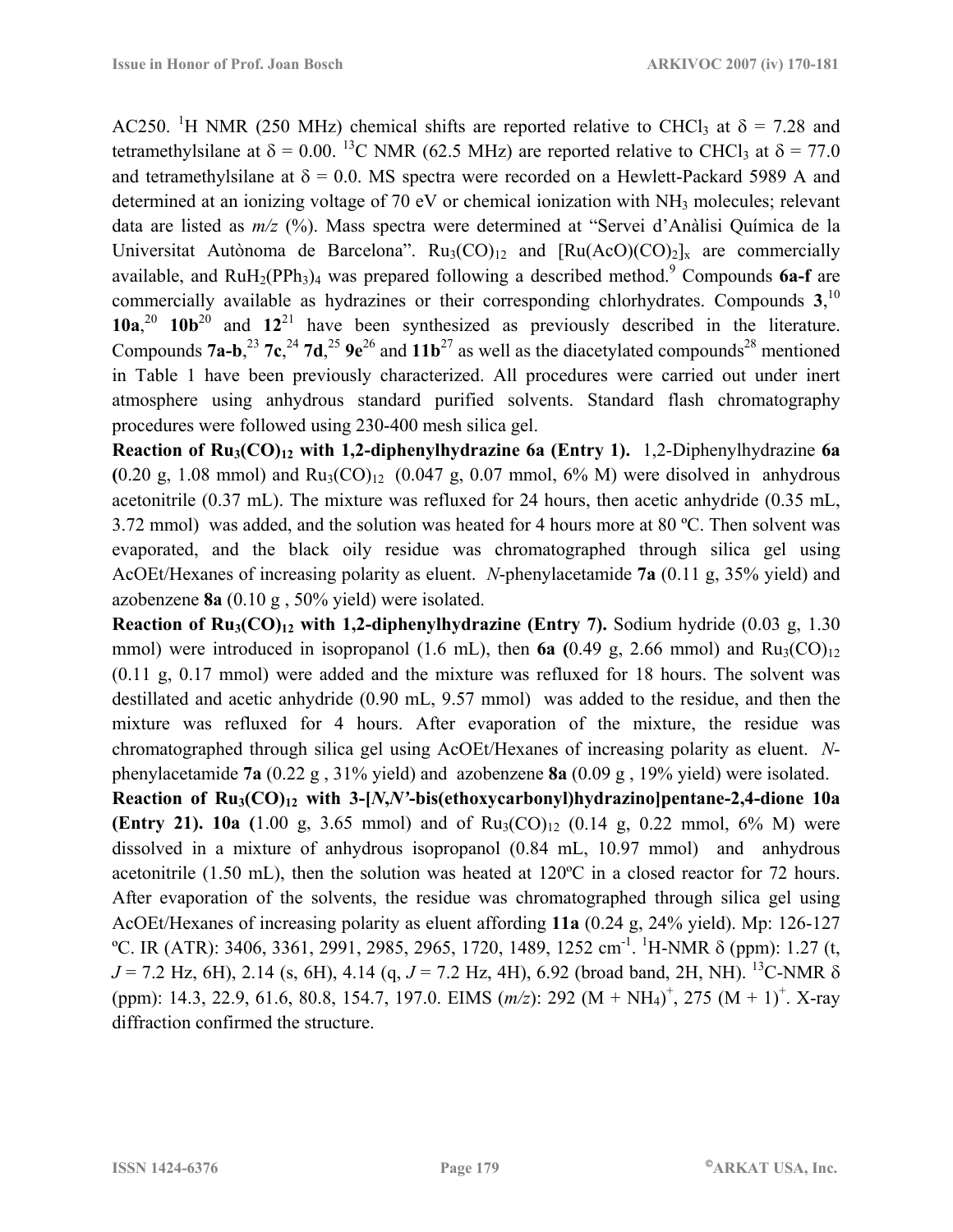### **Acknowledgements**

We acknowledge financial support from "Ministerio de Educación y Ciencia" of Spain (Projects BQU2002-04002 and CTQ-2005-04968/BQU) and "Generalitat de Catalunya" (Projects 2001SGR00181, 2005SGR-452 and 2005SGR00305). One of us (R.M.S.) has been incorporated into the research group through a "Ramon y Cajal" contract (MCYT-FEDER/FSE). The "Ministerio de Educación y Ciencia" is also gratefully acknowledged for predoctoral scholarships to S.M and E.T.

## **References and Footnotes**

- 1. Gilchrist, T. L. In *Comprehensive Organic Synthesis*, Trost, B. M.; Fleming I., Eds.; Pergamon: Oxford, 1991; Vol. 8, pp 388-389.
- 2. (a) Stetter, H.; Spangenberger, H. *Chem. Ber.* **1958**, *91*, 1982. (b) Nelsen, S. F.; Willi, M. R. *J. Org. Chem.* **1984**, *49*, 1. (c) Alexakis, A.; Lensen, N.; Mangeney, P. *Tetrahedron Lett.*  **1991**, *32*, 1171. (d) Alexakis, A.; Lensen, N.; Mangeney, P. *Synlett* **1991**, 625.
- 3. (a) Lunn, G.; Sansone, E. B.; Keefer, L. K.; Keefer, L. K. *Synthesis*, **1985**, *12*, 1104. (b) Alonso, F.; Radivoy, G.; Yus, M. *Tetrahedron* **2000**, *56*, 8673. (c) Alonso, F.; Candela, P.; Gómez, C.; Yus, M. *Advanced Synthesis and Catalysis* **2003**, *345*, 275.
- 4. (a) Kemp, D. S.; Sidell, M. D.; Shortridge, T. J. *J. Org. Chem.* **1979**, *44*, 4473. (b) Mellor, J. M.; Smith, N. M. *J. Chem. Soc. Perkin Trans 1*, **1984**, 2927. (c) Denmark, S. E.; Nicaise, O.; Edwards, J. P. *J. Org. Chem.* **1990**, *55*, 6219.
- 5. (a) Feuer, H.; Brown, F. *J. Org. Chem.* **1970**, *35*, 1468. (b) Enders, O.; Lochtam, R.; Meiers, M.; Müller, S.; Lazny, R. *Synlett*, **1998**, 1182.
- 6. (a) Souppe, J.; Danon, L.; Namy, J. L.; Kagan, H. B. *J. Organomet. Chem.* **1983**, *250*, 227. (b) Burk, M. J.; Martínez, J. P.; Feaster, J. E.; Cosfrod, N. *Tetrahedron* **1994**, *50*, 4399. (c) Kobayashi, S.; Hirabayashi, R. *J. Am. Chem. Soc.* **1999**, *121*, 6942. (d) Ding, H.; Friestad, G. K. *Org. Lett.* **2004**, *6*, 637.
- 7. (a) Schrock, R. R.; Glassman, T. E.; Vale, M. G. *J. Am. Chem. Soc.* **1991**, *113*, 725. (b) Nakajima, Y.; Suzuki, H. *Organometallics* **2003**, *22*, 959. (c) Seino, H.; Masumori, T.; Hidai, M.; Mizobe, Y. *Organometallics*, **2003**, *22*, 3424. (d) Nikajima, Y.; Inagaki, A.; Suzuki, H. *Organometallics* **2004**, *23*, 4040. (e) Takei, I.; Dohki, K.; Kobayashi, K.; Suzuki, T.; Hidai, M. *Inorg. Chem.* **2005**, *44*, 3768.
- 8. Hallmann, P. S.; Stephenson, T. A.; Wiklinson, G. *Inorg. Synth.* **1970**, *12*, 238.
- 9. Young, R.; Wilkinson, G. *Inorg. Synth.* **1990**, *28*, 337.
- 10. Lumbierres, M; Marchi, C; Moreno-Mañas, M.; Sebastián, R. M.; Vallribera, A.; Lago, E.; Molins, E. *Eur. J. Org. Chem.* **2001**, 2321.
- 11. Gimbert, C.; Lumbierres, M.; Marchi, C.; Moreno-Mañas, M.; Sebastián, R. M.; Vallribera, A. *Tetrahedron* **2005**, *61*, 8598.